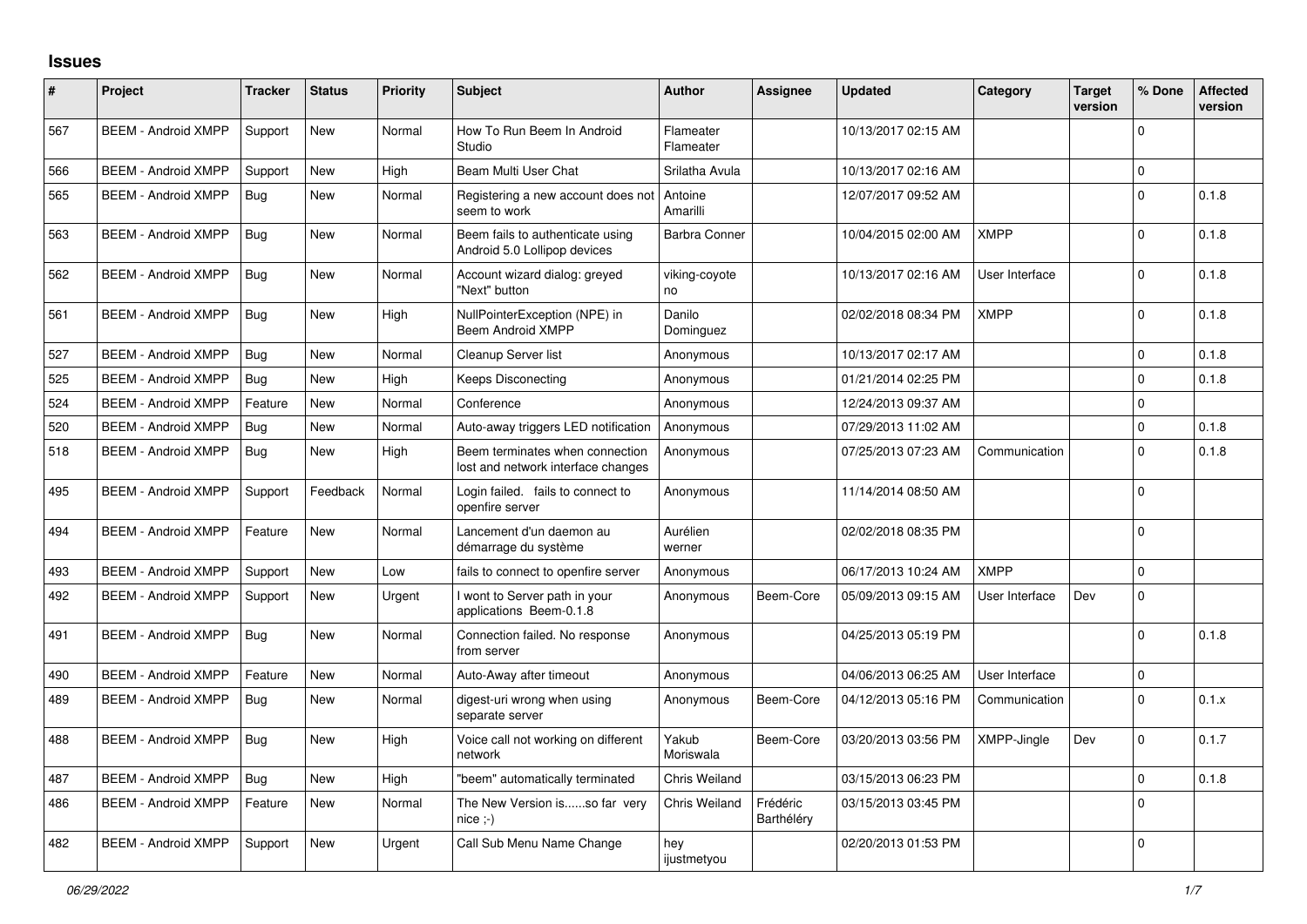| $\#$ | Project                    | <b>Tracker</b> | <b>Status</b> | <b>Priority</b> | <b>Subject</b>                                                                                                                         | <b>Author</b>           | <b>Assignee</b>        | <b>Updated</b>      | Category       | <b>Target</b><br>version | % Done   | <b>Affected</b><br>version |
|------|----------------------------|----------------|---------------|-----------------|----------------------------------------------------------------------------------------------------------------------------------------|-------------------------|------------------------|---------------------|----------------|--------------------------|----------|----------------------------|
| 479  | <b>BEEM - Android XMPP</b> | Support        | Feedback      | Normal          | Two way authentication using SSL                                                                                                       | Yakub<br>Moriswala      | Nikita Kozlov          | 01/28/2013 07:41 AM | <b>XMPP</b>    |                          | $\Omega$ |                            |
| 477  | <b>BEEM - Android XMPP</b> | Support        | Feedback      | Normal          | Cannot login by facebook account                                                                                                       | Anonymous               |                        | 03/25/2013 03:00 PM |                |                          | $\Omega$ |                            |
| 475  | <b>BEEM - Android XMPP</b> | Support        | <b>New</b>    | Urgent          | Need<br>asmack-android-10-source-beem-ji<br>ngle.zip file                                                                              | Anonymous               | Nikita Kozlov          | 01/12/2013 11:30 AM | XMPP-Jingle    | Dev                      | $\Omega$ |                            |
| 473  | <b>BEEM - Android XMPP</b> | Feature        | Assigned      | Normal          | Czech translation                                                                                                                      | Anonymous               | Frédéric<br>Barthéléry | 01/09/2013 05:00 PM | User Interface | Dev                      | 90       |                            |
| 472  | <b>BEEM - Android XMPP</b> | <b>Bug</b>     | Assigned      | Normal          | Failed to login - error in SASL<br>authentification                                                                                    | Anonymous               | Frédéric<br>Barthéléry | 03/27/2013 06:16 PM |                | 0.1.9                    | $\Omega$ | hg                         |
| 470  | <b>BEEM - Android XMPP</b> | Bug            | <b>New</b>    | High            | Crash on API 17                                                                                                                        | Anonymous               | Anonymous              | 04/12/2013 05:18 PM | <b>XMPP</b>    | 0.1.9                    | $\Omega$ | 0.1.7                      |
| 468  | <b>BEEM - Android XMPP</b> | Support        | New           | Urgent          | beam for nokia / as for java<br>supported phones . (not for android)                                                                   | Anonymous               |                        | 11/26/2012 01:28 PM |                |                          | $\Omega$ |                            |
| 467  | <b>BEEM - Android XMPP</b> | Feature        | <b>New</b>    | Urgent          | Is Audio call(Voice call) feature<br>available for Android?                                                                            | Anonymous               |                        | 11/23/2012 07:35 AM |                |                          | $\Omega$ |                            |
| 466  | <b>BEEM - Android XMPP</b> | Feature        | <b>New</b>    | High            | gpg                                                                                                                                    | Anonymous               |                        | 11/22/2012 02:28 PM |                |                          | $\Omega$ |                            |
| 465  | <b>BEEM - Android XMPP</b> | Feature        | <b>New</b>    | Normal          | XEP-0297: Stanza Forwarding                                                                                                            | Frédéric<br>Barthéléry  |                        | 11/18/2012 03:10 PM | <b>XMPP</b>    |                          | $\Omega$ |                            |
| 464  | <b>BEEM - Android XMPP</b> | Feature        | <b>New</b>    | Normal          | XEP-0158: CAPTCHA Forms                                                                                                                | Frédéric<br>Barthéléry  |                        | 11/18/2012 03:02 PM | <b>XMPP</b>    |                          | $\Omega$ |                            |
| 463  | <b>BEEM - Android XMPP</b> | Feature        | <b>New</b>    | Normal          | Higher resolution toolbar and<br>application icons                                                                                     | Daniel<br>Aleksandersen |                        | 11/16/2012 05:48 PM | User Interface |                          | $\Omega$ |                            |
| 462  | <b>BEEM - Android XMPP</b> | Feature        | <b>New</b>    | Normal          | Support XEP-0280 "Message<br>Carbons"                                                                                                  | Daniel<br>Aleksandersen |                        | 12/03/2013 02:42 PM | <b>XMPP</b>    |                          | $\Omega$ |                            |
| 461  | <b>BEEM - Android XMPP</b> | Bug            | New           | Normal          | Presence not change                                                                                                                    | Anonymous               |                        | 11/12/2012 06:55 PM |                |                          | $\Omega$ | hg                         |
| 460  | <b>BEEM - Android XMPP</b> | Feature        | <b>New</b>    | Normal          | XMPP feature "XEP-0079" to<br>handle lost messages                                                                                     | kolA flash              |                        | 11/07/2012 03:15 PM | <b>XMPP</b>    |                          | $\Omega$ |                            |
| 459  | <b>BEEM - Android XMPP</b> | Bug            | <b>New</b>    | Urgent          | Presence are not change                                                                                                                | Chathura<br>Wijesinghe  |                        | 11/07/2012 09:38 AM |                |                          | $\Omega$ | 0.1.7                      |
| 458  | <b>BEEM - Android XMPP</b> | Bug            | <b>New</b>    | Urgent          | what account to use to initiate call?                                                                                                  | Anonymous               |                        | 11/07/2012 01:14 AM |                |                          | $\Omega$ | 0.1.6                      |
| 457  | <b>BEEM - Android XMPP</b> | Bug            | <b>New</b>    | Normal          | Activity<br>com.beem.project.beem.ui.LoginAni<br>m has leaked ServiceConnection                                                        | Anonymous               | Frédéric<br>Barthéléry | 09/22/2016 09:35 PM |                |                          | $\Omega$ | hg                         |
| 455  | <b>BEEM - Android XMPP</b> | Bug            | <b>New</b>    | Normal          | Could not new<br>COnnectionConfiguration if<br>mService is NUMBERIC IP, in<br>BeemSerice.initConnectionConfig()<br>base on Android X86 | Anonymous               |                        | 10/30/2012 04:44 AM |                |                          | $\Omega$ | 0.1.7                      |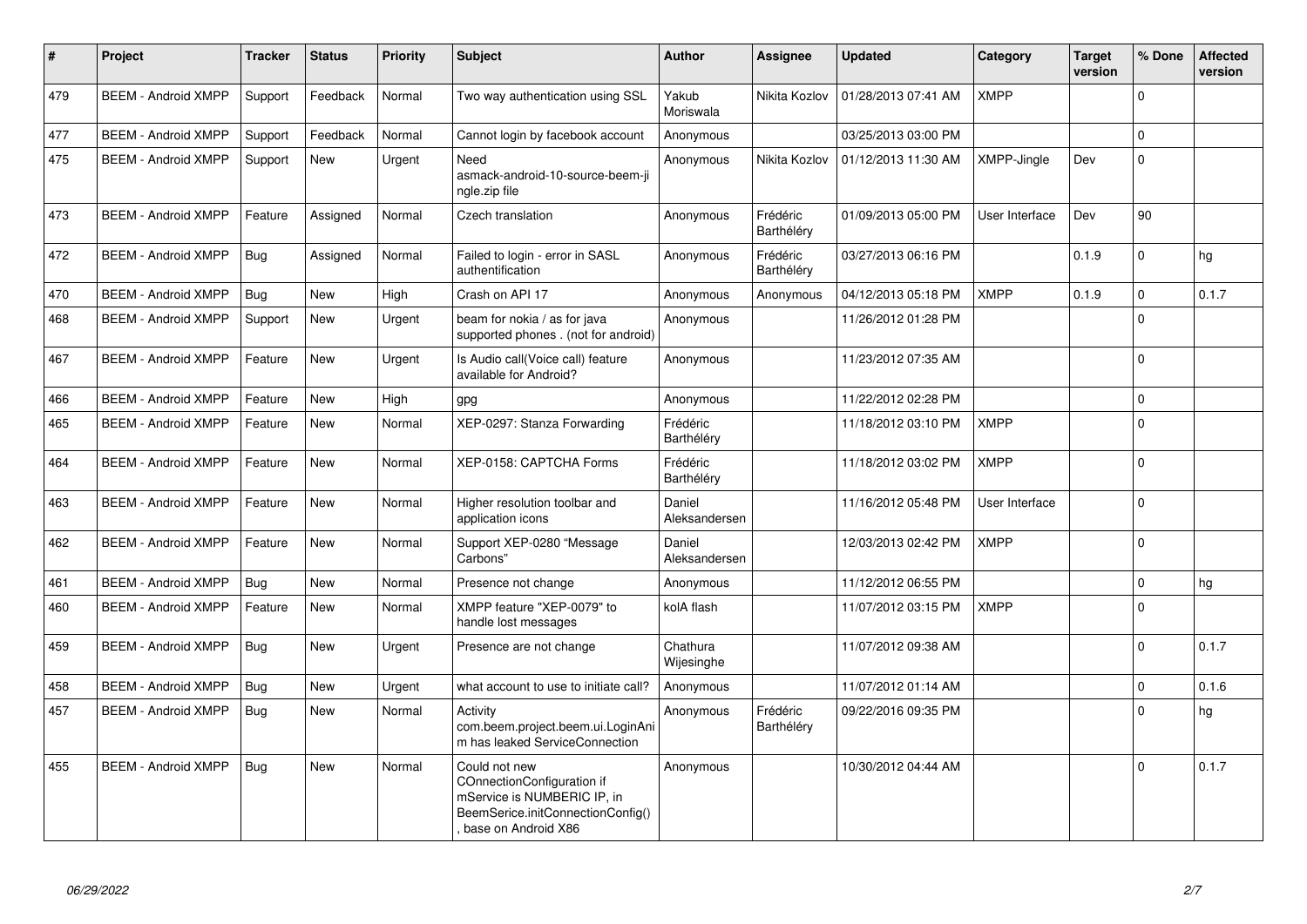| #   | Project                    | <b>Tracker</b> | <b>Status</b> | <b>Priority</b> | Subject                                                                                           | <b>Author</b>      | Assignee      | <b>Updated</b>      | Category       | <b>Target</b><br>version | % Done      | <b>Affected</b><br>version |
|-----|----------------------------|----------------|---------------|-----------------|---------------------------------------------------------------------------------------------------|--------------------|---------------|---------------------|----------------|--------------------------|-------------|----------------------------|
| 453 | <b>BEEM - Android XMPP</b> | Bug            | <b>New</b>    | Urgent          | Beem does not show account login<br>with resource id?                                             | Anonymous          |               | 09/29/2012 05:24 AM |                |                          | $\Omega$    | hg                         |
| 451 | <b>BEEM - Android XMPP</b> | <b>Bug</b>     | New           | Normal          | cant hear both user when using<br>audio call                                                      | hey<br>ijustmetyou |               | 10/09/2012 12:15 AM | XMPP-Jingle    |                          | $\Omega$    | hg                         |
| 450 | <b>BEEM - Android XMPP</b> | Support        | <b>New</b>    | Normal          | No response from Openfire when<br>login                                                           | Anonymous          |               | 09/12/2012 04:41 AM |                |                          | $\Omega$    |                            |
| 448 | <b>BEEM - Android XMPP</b> | Feature        | <b>New</b>    | Normal          | XEP 0027: XMPP-PGP Support                                                                        | Anonymous          |               | 08/07/2012 08:53 PM | <b>XMPP</b>    |                          | $\mathbf 0$ |                            |
| 447 | <b>BEEM - Android XMPP</b> | Feature        | <b>New</b>    | High            | Password saving should not be<br>necessary                                                        | Anonymous          |               | 08/05/2012 12:34 PM | User Interface |                          | $\Omega$    |                            |
| 446 | <b>BEEM - Android XMPP</b> | Bug            | New           | High            | Terminates or hungs up<br>immediately after lost connectivity                                     | Anonymous          |               | 01/20/2013 11:02 AM |                |                          | $\Omega$    | 0.1.7                      |
| 445 | <b>BEEM - Android XMPP</b> | Feature        | <b>New</b>    | Normal          | Add option to hide ongoing<br>notification                                                        | Anonymous          |               | 07/24/2012 06:44 PM |                |                          | $\mathbf 0$ |                            |
| 444 | <b>BEEM - Android XMPP</b> | Bug            | New           | Urgent          | Disconnets+terminates after a few<br>minues of idling                                             | Anonymous          |               | 07/22/2012 11:15 AM |                |                          | $\Omega$    | 0.1.7                      |
| 443 | <b>BEEM - Android XMPP</b> | Feature        | <b>New</b>    | Normal          | Indicate if a contact is logged-in<br>from more than 1 resource                                   | Anonymous          |               | 07/10/2012 02:02 PM |                |                          | $\mathbf 0$ |                            |
| 442 | <b>BEEM - Android XMPP</b> | Feature        | <b>New</b>    | Normal          | Notification settings: add option for<br>making notification LED/light blink<br>on new message(s) | Anonymous          |               | 07/09/2012 04:17 PM |                |                          | $\Omega$    |                            |
| 440 | <b>BEEM - Android XMPP</b> | Feature        | <b>New</b>    | Normal          | Make use of notification light                                                                    | Anonymous          |               | 07/09/2012 02:33 PM |                |                          | $\mathbf 0$ |                            |
| 435 | <b>BEEM - Android XMPP</b> | Feature        | New           | Normal          | optimized chat-interface in<br>landscape-mode                                                     | Anonymous          |               | 05/16/2012 08:00 PM |                |                          | $\Omega$    |                            |
| 434 | <b>BEEM - Android XMPP</b> | Support        | <b>New</b>    | Immediate       | VideoChat using XMPP in Android                                                                   | Anonymous          | Nikita Kozlov | 04/26/2012 09:24 PM | XMPP-Jingle    |                          | $\mathbf 0$ |                            |
| 433 | <b>BEEM - Android XMPP</b> | Support        | New           | Immediate       | call voip fails                                                                                   | Anonymous          | Nikita Kozlov | 07/10/2012 02:06 PM | XMPP-Jingle    | 0.2                      | $\mathbf 0$ |                            |
| 432 | <b>BEEM - Android XMPP</b> | Support        | <b>New</b>    | Immediate       | call voip fails                                                                                   | Anonymous          | Nikita Kozlov | 04/26/2012 12:21 PM | XMPP-Jingle    | 0.2                      | $\Omega$    |                            |
| 431 | <b>BEEM - Android XMPP</b> | Feature        | Assigned      | Normal          | Support XEP-0301: In-Band Real<br>Time Text (transmit typing instantly<br>while you compose)      | Mark Rejhon        | Mark Rejhon   | 08/06/2012 10:55 AM | Communication  |                          | $\Omega$    |                            |
| 429 | <b>BEEM - Android XMPP</b> | Bug            | Feedback      | Normal          | Crash when empty contactlist                                                                      | Anonymous          |               | 06/22/2012 12:37 PM |                |                          | $\Omega$    | 0.1.6                      |
| 428 | <b>BEEM - Android XMPP</b> | <b>Bug</b>     | New           | Normal          | [OTR] switching to Start OTR not<br>always working                                                | Anonymous          |               | 04/16/2012 06:41 PM |                |                          | $\Omega$    | 0.1.6                      |
| 427 | <b>BEEM - Android XMPP</b> | Feature        | <b>New</b>    | High            | [OTR] auto-start and require<br>options                                                           | Anonymous          |               | 04/12/2013 05:17 PM |                |                          | 0           |                            |
| 423 | <b>BEEM - Android XMPP</b> | Bug            | New           | High            | Message delivery                                                                                  | Anonymous          |               | 03/27/2012 07:03 PM | Communication  |                          | $\mathbf 0$ | 0.1.6                      |
| 422 | <b>BEEM - Android XMPP</b> | Feature        | <b>New</b>    | High            | <b>XMPP Jingle Support</b>                                                                        | Anonymous          |               | 03/26/2012 06:36 PM |                |                          | $\mathbf 0$ |                            |
| 421 | <b>BEEM - Android XMPP</b> | Bug            | New           | Normal          | Chats show HTML tags                                                                              | Anonymous          |               | 03/19/2012 05:10 PM |                |                          | 0           | 0.1.7                      |
| 420 | <b>BEEM - Android XMPP</b> | <b>Bug</b>     | New           | Normal          | Led always flashing                                                                               | Anonymous          |               | 03/14/2012 11:58 PM |                |                          | $\mathbf 0$ | 0.1.7                      |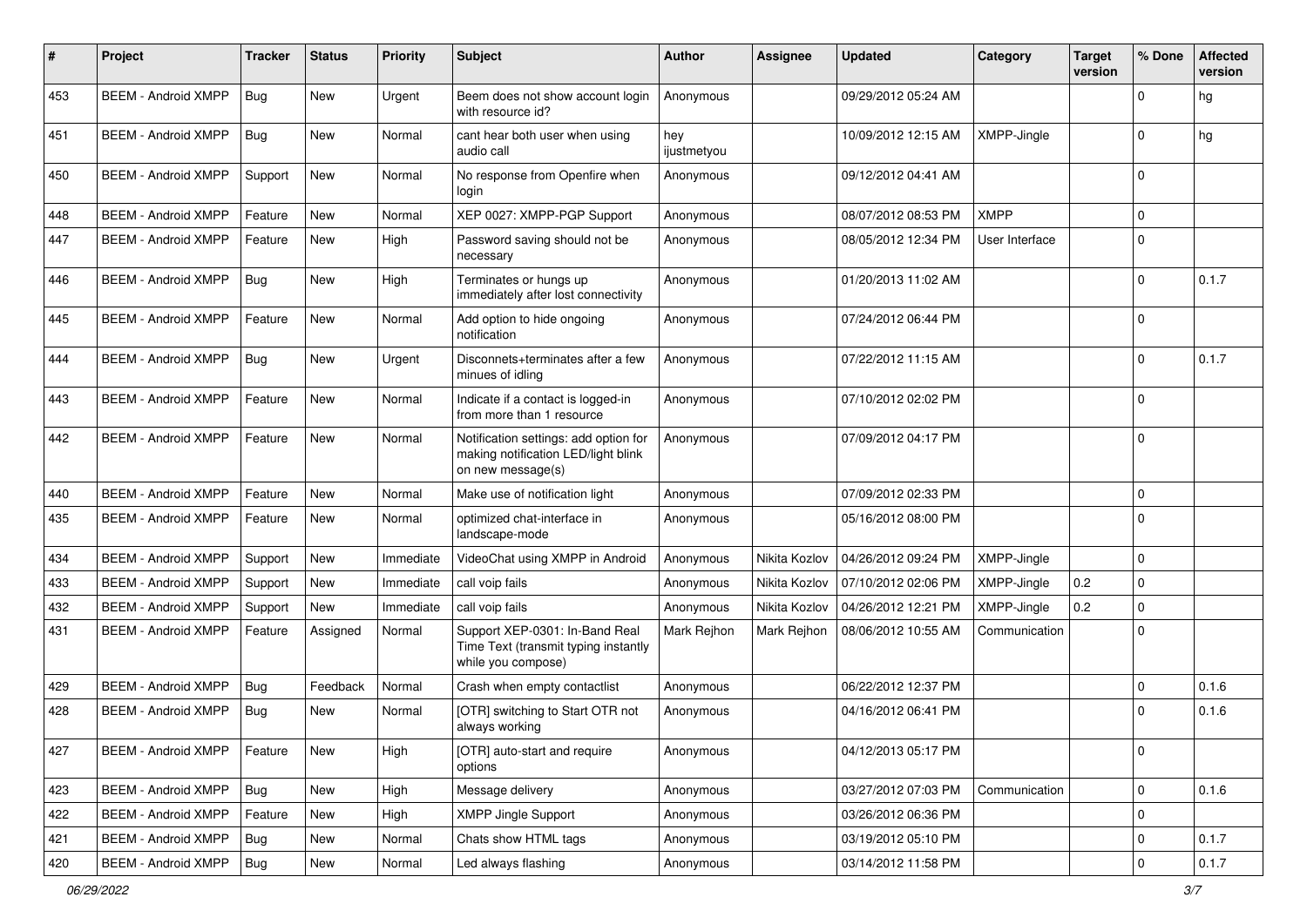| #   | Project                       | <b>Tracker</b> | <b>Status</b> | <b>Priority</b> | <b>Subject</b>                                                              | <b>Author</b>                | Assignee               | <b>Updated</b>      | Category           | <b>Target</b><br>version | % Done      | <b>Affected</b><br>version |
|-----|-------------------------------|----------------|---------------|-----------------|-----------------------------------------------------------------------------|------------------------------|------------------------|---------------------|--------------------|--------------------------|-------------|----------------------------|
| 419 | <b>BEEM - Android XMPP</b>    | Feature        | <b>New</b>    | Low             | [OTR] Provide more verbose OTR<br>support                                   | Anonymous                    |                        | 03/05/2012 12:16 AM |                    |                          | $\Omega$    |                            |
| 418 | <b>BEEM - Android XMPP</b>    | Support        | Feedback      | Normal          | VideoChat using XMPP in Android                                             | Android Buddy                | Nikita Kozlov          | 03/05/2012 10:39 AM | <b>XMPP-Jingle</b> |                          | $\Omega$    |                            |
| 417 | <b>BEEM - Android XMPP</b>    | Feature        | New           | Normal          | Support OAUTH and OAUTH2<br>authentication                                  | Anonymous                    |                        | 10/09/2012 12:10 AM | <b>XMPP</b>        |                          | $\Omega$    |                            |
| 416 | <b>BEEM - Android XMPP</b>    | Feature        | <b>New</b>    | Normal          | [OTR] Provide a method of<br>importing or exporting OTR private<br>keys.    | Anonymous                    | Nikita Kozlov          | 02/24/2013 09:13 PM |                    | 0.1.9                    | $\Omega$    |                            |
| 412 | <b>BEEM - Android XMPP</b>    | Bug            | <b>New</b>    | Normal          | beem 1.7-rc2 exits after some time<br>when the phone is not being used      | Anonymous                    |                        | 02/04/2012 10:54 AM |                    |                          | $\Omega$    | hg                         |
| 411 | <b>BEEM - Android XMPP</b>    | Feature        | <b>New</b>    | Normal          | [OTR] Autostart encrypted chats if<br>possible / show system messages       | Anonymous                    | Nikita Kozlov          | 02/24/2013 09:13 PM | Communication      | 0.1.9                    | $\Omega$    |                            |
| 410 | <b>BEEM - Android XMPP</b>    | Feature        | <b>New</b>    | Normal          | Add opportunity to change action of<br>statusbar icon                       | Anonymous                    |                        | 02/02/2012 05:51 PM |                    | 0.2                      | $\Omega$    |                            |
| 409 | <b>BEEM - Android XMPP</b>    | <b>Bug</b>     | Assigned      | Normal          | Beem hides all other icons in the<br>statusbar                              | Anonymous                    | Frédéric<br>Barthéléry | 06/22/2012 12:44 PM | User Interface     | 0.1.9                    | $\Omega$    | 0.1.6                      |
| 405 | <b>BEEM - Android XMPP</b>    | Support        | New           | High            | Eclipse                                                                     | Anonymous                    |                        | 01/30/2012 12:38 PM |                    |                          | $\Omega$    |                            |
| 404 | <b>BEEM - Android XMPP</b>    | Feature        | <b>New</b>    | Low             | Show special icons for users at<br>xmpp transports (like gajim)             | Loop Back                    |                        | 01/27/2012 11:22 AM |                    |                          | $\Omega$    |                            |
| 402 | <b>BEEM - Android XMPP</b>    | Feature        | <b>New</b>    | Low             | <b>Use Android Contacts</b>                                                 | Anonymous                    |                        | 02/04/2012 04:53 PM |                    |                          | $\Omega$    |                            |
| 401 | <b>BEEM - Android XMPP</b>    | Feature        | <b>New</b>    | Low             | Ice Cream Sandwich Interface<br>following Design Guidelines                 | Anonymous                    |                        | 01/27/2012 11:11 AM |                    |                          | $\Omega$    |                            |
| 400 | <b>BEEM - Android XMPP</b>    | Feature        | <b>New</b>    | Normal          | Implement XEP-0198 Stream<br>Managment                                      | argafål (Daniel<br>Michalik) |                        | 04/12/2013 05:15 PM |                    |                          | $\Omega$    |                            |
| 399 | <b>BEEM - Android XMPP</b>    | Bug            | New           | Normal          | User subscription can stay<br>unanswered but doesn't show<br>anywhere       | Anonymous                    |                        | 01/26/2012 12:31 PM |                    |                          | $\Omega$    | 0.1.6                      |
| 398 | <b>BEEM - Android XMPP</b>    | Feature        | <b>New</b>    | Normal          | XEP-0184 Message Receipt                                                    | Anonymous                    |                        | 02/23/2012 11:12 AM |                    |                          | $\Omega$    |                            |
| 397 | <b>BEEM - Android XMPP</b>    | Bug            | New           | Normal          | Outgoing messages are not<br>necessarily sent but no indication is<br>given | Anonymous                    |                        | 02/21/2012 02:34 PM |                    |                          | $\Omega$    | hg                         |
| 396 | <b>BEEM - Android XMPP</b>    | Feature        | New           | Normal          | Notification icon                                                           | Anonymous                    |                        | 01/25/2012 02:51 PM |                    |                          | $\Omega$    |                            |
| 391 | BEEM - Android XMPP   Feature |                | New           | Normal          | Notification should bring me to the<br>last screen                          | Anonymous                    |                        | 01/22/2012 11:18 PM |                    |                          | 0           |                            |
| 390 | <b>BEEM - Android XMPP</b>    | <b>Bug</b>     | New           | Normal          | Force close upon receiving<br>message                                       | Anonymous                    |                        | 01/22/2012 10:41 PM |                    |                          | $\mathbf 0$ | hg                         |
| 389 | <b>BEEM - Android XMPP</b>    | Bug            | <b>New</b>    | Normal          | Chat window not updating                                                    | Anonymous                    |                        | 02/21/2012 02:34 PM |                    |                          | $\mathbf 0$ | 0.1.6                      |
| 380 | <b>BEEM - Android XMPP</b>    | Bug            | New           | Normal          | how to remove track file                                                    | Anonymous                    | Nikita Kozlov          | 12/13/2011 09:33 AM | XMPP-Jingle        |                          | $\mathbf 0$ | 0.1.x                      |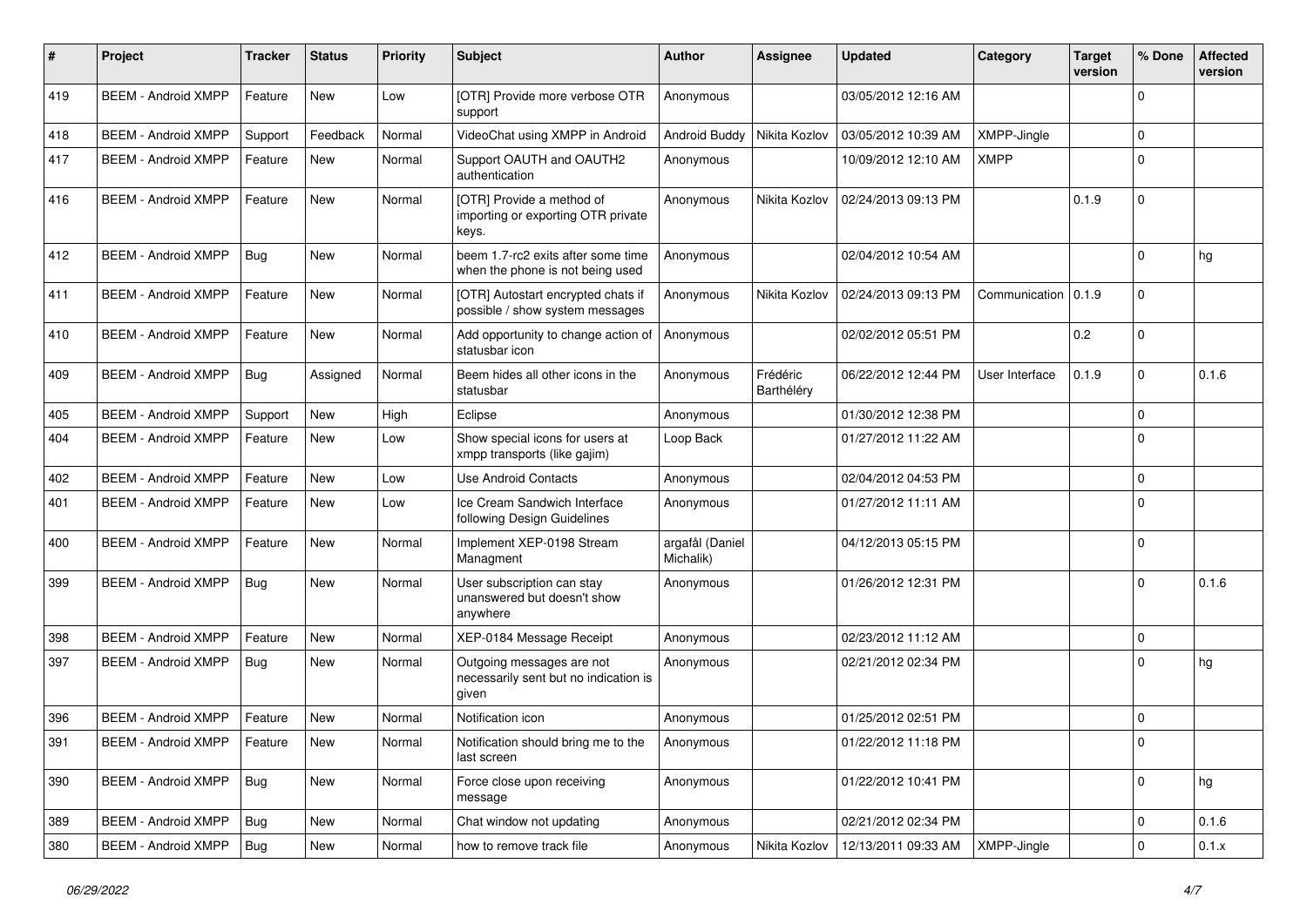| #   | Project                    | <b>Tracker</b> | <b>Status</b> | <b>Priority</b> | <b>Subject</b>                                                                  | <b>Author</b>           | <b>Assignee</b> | <b>Updated</b>      | Category       | <b>Target</b><br>version | % Done      | <b>Affected</b><br>version |
|-----|----------------------------|----------------|---------------|-----------------|---------------------------------------------------------------------------------|-------------------------|-----------------|---------------------|----------------|--------------------------|-------------|----------------------------|
| 377 | <b>BEEM - Android XMPP</b> | Bug            | <b>New</b>    | Immediate       | connectionClosedOnError                                                         | Anonymous               | Anonymous       | 11/19/2011 07:49 AM | <b>XMPP</b>    | 0.2                      | $\mathbf 0$ | hg                         |
| 375 | <b>BEEM - Android XMPP</b> | Bug            | New           | Normal          | stack error upon logging                                                        | Anonymous               |                 | 09/28/2011 05:37 PM |                |                          | $\mathbf 0$ | 0.1.6                      |
| 372 | <b>BEEM - Android XMPP</b> | Support        | New           | Normal          | call voip fails                                                                 | Anonymous               |                 | 02/21/2012 02:37 PM |                |                          | $\mathbf 0$ |                            |
| 371 | <b>BEEM - Android XMPP</b> | Support        | <b>New</b>    | Normal          | How can I get BEEM-Jingle works?                                                | Anonymous               | Nikita Kozlov   | 02/21/2012 02:36 PM |                |                          | $\mathbf 0$ |                            |
| 370 | <b>BEEM - Android XMPP</b> | Feature        | New           | Normal          | file transfer/sharing feature                                                   | Anonymous               |                 | 08/11/2011 04:54 PM |                |                          | $\mathbf 0$ |                            |
| 369 | <b>BEEM - Android XMPP</b> | Support        | Feedback      | Normal          | xmpp connection adapter<br>connection closed on Error !                         | Anonymous               |                 | 06/22/2012 11:56 AM |                |                          | $\mathbf 0$ |                            |
| 367 | <b>BEEM - Android XMPP</b> | Bug            | <b>New</b>    | Normal          | Activity<br>com.beem.project.beem.ui.LoginAni<br>m has leaked ServiceConnection | Anonymous               |                 | 07/17/2011 01:10 AM |                |                          | $\Omega$    | hg                         |
| 363 | <b>BEEM - Android XMPP</b> | Bug            | <b>New</b>    | Normal          | all contact delete error                                                        | Anonymous               |                 | 02/21/2012 02:34 PM |                |                          | $\mathbf 0$ | 0.1.x                      |
| 362 | <b>BEEM - Android XMPP</b> | Support        | <b>New</b>    | High            | Auto connect                                                                    | Anonymous               |                 | 06/29/2011 03:21 AM |                |                          | $\mathbf 0$ |                            |
| 359 | <b>BEEM - Android XMPP</b> | Feature        | New           | Normal          | Alternative group view                                                          | Anonymous               |                 | 06/12/2011 02:47 PM |                |                          | $\pmb{0}$   |                            |
| 358 | <b>BEEM - Android XMPP</b> | Feature        | New           | Normal          | <b>Managing Transports</b>                                                      | Anonymous               |                 | 06/07/2011 11:06 AM |                |                          | $\mathbf 0$ |                            |
| 357 | <b>BEEM - Android XMPP</b> | Bug            | <b>New</b>    | Normal          | Opened Chats displays Duplicate<br>entries                                      | Anonymous               |                 | 05/23/2011 01:04 PM |                |                          | $\mathbf 0$ | 0.1.5                      |
| 356 | <b>BEEM - Android XMPP</b> | Bug            | New           | Normal          | Status icon distorded when avatar<br>is not square                              | Murilo Ferraz<br>Franco |                 | 12/14/2011 07:53 PM | User Interface | 0.2                      | $\mathbf 0$ | hg                         |
| 355 | <b>BEEM - Android XMPP</b> | Feature        | <b>New</b>    | Normal          | Jingle                                                                          | Anonymous               |                 | 02/21/2012 02:35 PM |                |                          | $\mathbf 0$ |                            |
| 354 | <b>BEEM - Android XMPP</b> | Bug            | <b>New</b>    | Normal          | History disappears - disconnects,<br>exits, or closes conversation<br>window    | Anonymous               |                 | 04/24/2011 03:02 PM |                |                          | $\Omega$    | hg                         |
| 348 | <b>BEEM - Android XMPP</b> | Feature        | <b>New</b>    | Normal          | time-out feature                                                                | Anonymous               |                 | 03/09/2011 11:02 AM |                |                          | $\mathbf 0$ |                            |
| 344 | <b>BEEM - Android XMPP</b> | <b>Bug</b>     | <b>New</b>    | Normal          | Beem silently quits on change of<br>data connection                             | Anonymous               |                 | 02/21/2012 02:34 PM | Communication  |                          | $\mathbf 0$ | 0.1.x                      |
| 343 | <b>BEEM - Android XMPP</b> | Feature        | <b>New</b>    | Low             | Multiple Jabber Account                                                         | Anonymous               |                 | 02/07/2011 02:18 PM | Conception     |                          | $\mathbf 0$ |                            |
| 339 | <b>BEEM - Android XMPP</b> | <b>Bug</b>     | Feedback      | Normal          | java.lang.IllegalStateException: Not<br>connected to server.                    | Anonymous               |                 | 06/22/2012 12:57 PM | <b>XMPP</b>    |                          | $\Omega$    | 0.1.x                      |
| 335 | <b>BEEM - Android XMPP</b> | Feature        | <b>New</b>    | Normal          | Auto login on phone startup                                                     | Anonymous               |                 | 01/14/2011 01:22 AM |                |                          | $\mathbf 0$ |                            |
| 333 | <b>BEEM - Android XMPP</b> | Feature        | New           | Low             | XEP-0184 Message Receipt                                                        | Anonymous               |                 | 09/26/2011 09:38 PM |                |                          | $\mathbf 0$ |                            |
| 331 | <b>BEEM - Android XMPP</b> | Feature        | New           | Low             | Green and Red (start o finish a call)   Anonymous<br>key map.                   |                         |                 | 12/31/2010 07:14 PM | XMPP-Jingle    |                          | 0           |                            |
| 330 | <b>BEEM - Android XMPP</b> | Feature        | New           | Normal          | Make Text selectable                                                            | Anonymous               |                 | 12/26/2010 09:53 PM | User Interface |                          | $\mathbf 0$ |                            |
| 326 | <b>BEEM - Android XMPP</b> | Feature        | New           | Normal          | Remember last selected group                                                    | Anonymous               |                 | 12/20/2010 11:12 AM |                | 0.2                      | $\mathbf 0$ |                            |
| 325 | <b>BEEM - Android XMPP</b> | Feature        | <b>New</b>    | Normal          | Add opportunity to change aktion of<br>statusbar icon                           | Anonymous               |                 | 12/20/2010 11:08 AM | <b>XMPP</b>    | $0.2\,$                  | $\mathbf 0$ |                            |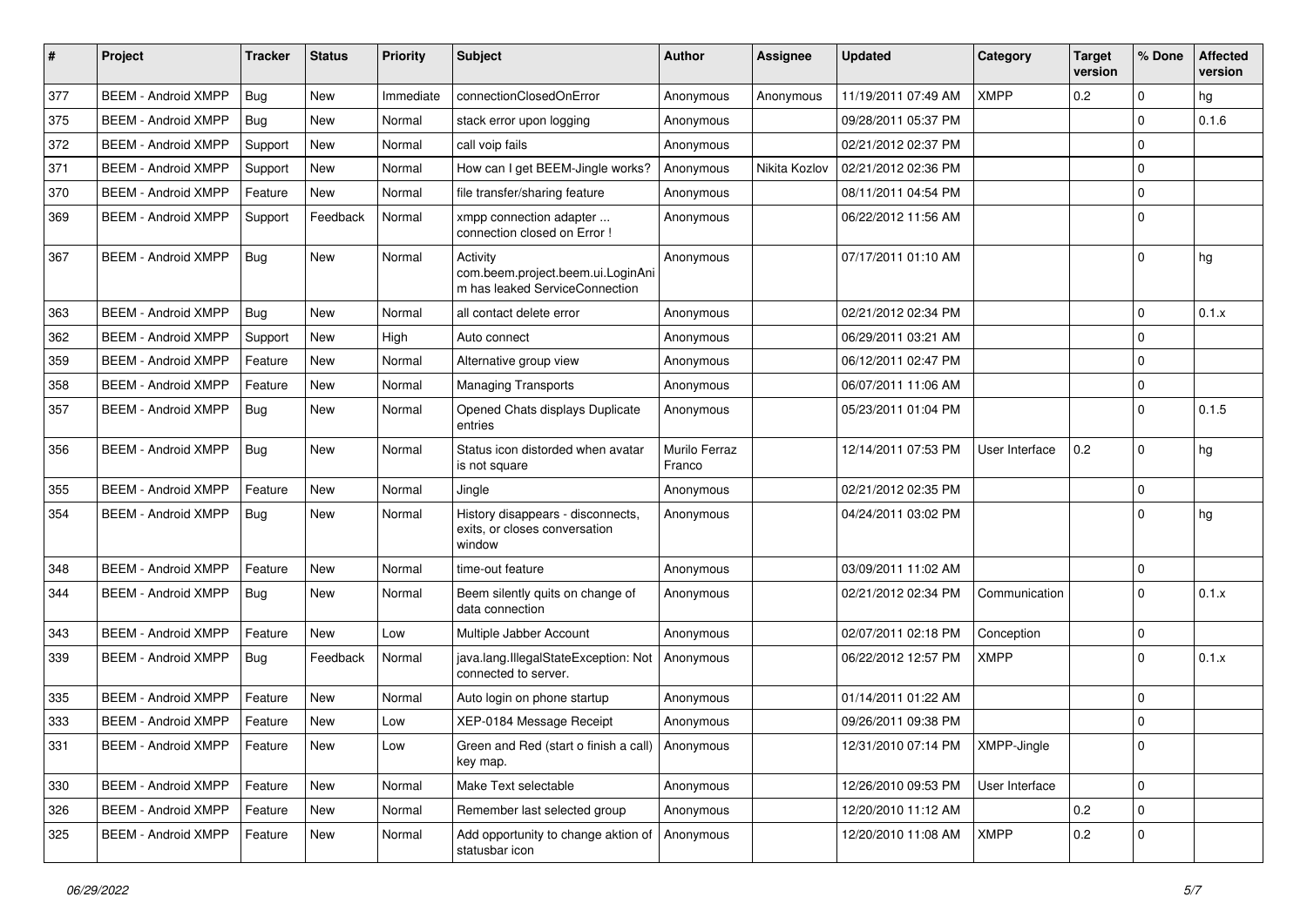| $\#$ | Project                    | <b>Tracker</b> | <b>Status</b> | <b>Priority</b> | <b>Subject</b>                                                                     | Author                 | <b>Assignee</b>        | <b>Updated</b>      | Category       | <b>Target</b><br>version | % Done      | <b>Affected</b><br>version |
|------|----------------------------|----------------|---------------|-----------------|------------------------------------------------------------------------------------|------------------------|------------------------|---------------------|----------------|--------------------------|-------------|----------------------------|
| 318  | <b>BEEM - Android XMPP</b> | <b>Bug</b>     | <b>New</b>    | Normal          | Crash on update of many contact                                                    | Anonymous              |                        | 11/24/2010 01:06 PM |                |                          | $\Omega$    | 0.1.x                      |
| 317  | <b>BEEM - Android XMPP</b> | Feature        | New           | Normal          | Add opportunity to put all XMPP<br>transports in one group<br>automatically        | Anonymous              |                        | 06/22/2012 12:55 PM |                | 0.2                      | $\Omega$    |                            |
| 314  | <b>BEEM - Android XMPP</b> | Feature        | <b>New</b>    | Normal          | Introduce "self-contact" group as<br>done in Bombus XMPP client                    | Anonymous              |                        | 12/26/2010 05:42 PM |                | 0.2                      | $\Omega$    |                            |
| 308  | <b>BEEM - Android XMPP</b> | Feature        | <b>New</b>    | Normal          | Sideswipe to other chats                                                           | Anonymous              |                        | 12/26/2010 07:43 PM |                | 0.2                      | $\mathbf 0$ |                            |
| 306  | <b>BEEM - Android XMPP</b> | Feature        | <b>New</b>    | Normal          | Notification while BEEM is focused                                                 | Anonymous              |                        | 10/17/2010 06:18 AM |                |                          | $\Omega$    |                            |
| 294  | <b>BEEM - Android XMPP</b> | Feature        | <b>New</b>    | Normal          | Chat windows change chat<br>windows methode                                        | Anonymous              |                        | 08/20/2010 02:47 PM |                |                          | $\Omega$    |                            |
| 292  | <b>BEEM - Android XMPP</b> | Feature        | <b>New</b>    | Normal          | chat window font size                                                              | Nikita Kozlov          |                        | 05/06/2012 11:03 AM | User Interface |                          | $\mathbf 0$ |                            |
| 287  | <b>BEEM - Android XMPP</b> | Bug            | New           | Normal          | Message-joining in chats breaks<br>accessibility                                   | Nolan Darilek          |                        | 07/23/2010 05:00 PM | User Interface |                          | $\Omega$    | hg                         |
| 283  | <b>BEEM - Android XMPP</b> | Feature        | <b>New</b>    | Normal          | Voice Support                                                                      | Guillermo Lo<br>Coco   |                        | 12/27/2010 08:26 PM | XMPP-Jingle    |                          | $\Omega$    |                            |
| 278  | <b>BEEM - Android XMPP</b> | Feature        | Feedback      | Normal          | Status in ongoing                                                                  | Whatcha<br>Computer    |                        | 08/27/2010 07:33 PM |                |                          | $\Omega$    |                            |
| 272  | <b>BEEM - Android XMPP</b> | Bug            | New           | Normal          | Opened chats dialog shows every<br>online contact in roster and in<br>random order | Anonymous              |                        | 01/19/2011 06:45 PM |                | 0.2                      | $\Omega$    | 0.1.x                      |
| 270  | <b>BEEM - Android XMPP</b> | Bug            | Assigned      | Normal          | Beem does not reconnect<br>automatically                                           | Jerome M.              | Frédéric<br>Barthéléry | 06/14/2010 10:26 PM |                |                          | $\Omega$    | 0.1.x                      |
| 266  | <b>BEEM - Android XMPP</b> | Feature        | Assigned      | Normal          | Repeat notifications                                                               | Anonymous              | Vincent<br>Véronis     | 02/09/2011 12:55 AM |                | 0.2                      | $\Omega$    |                            |
| 265  | <b>BEEM - Android XMPP</b> | Feature        | <b>New</b>    | Low             | Start on phone boot                                                                | Anonymous              |                        | 02/23/2012 11:08 AM |                |                          | $\Omega$    |                            |
| 264  | <b>BEEM - Android XMPP</b> | Feature        | <b>New</b>    | Normal          | Support for multiple accounts                                                      | Anonymous              | Vincent<br>Véronis     | 04/21/2011 09:28 PM | Conception     | 0.2                      | 20          |                            |
| 259  | <b>BEEM - Android XMPP</b> | Feature        | Assigned      | Normal          | Improve support for reconnections                                                  | Frédéric<br>Barthéléry | Frédéric<br>Barthéléry | 07/30/2012 03:28 PM | XMPP           | 0.2                      | $\Omega$    |                            |
| 258  | <b>BEEM - Android XMPP</b> | Bug            | Assigned      | Normal          | Close/Crash when screen is<br>powered off                                          | Anonymous              | Frédéric<br>Barthéléry | 07/01/2010 05:13 PM |                | 0.2                      | $\Omega$    | 0.1.x                      |
| 250  | <b>BEEM - Android XMPP</b> | Feature        | Assigned      | Normal          | Better integration to Android                                                      | Anonymous              |                        | 04/07/2010 02:16 AM | Conception     |                          | $\Omega$    |                            |
| 247  | <b>BEEM - Android XMPP</b> | Support        | New           | Low             | BeemApplication - interface<br>suggestion.                                         | John Pope              |                        | 02/21/2012 02:34 PM | Conception     |                          | $\mathbf 0$ |                            |
| 241  | <b>BEEM - Android XMPP</b> | Feature        | Assigned      | Normal          | Display buddy details                                                              | Nikita Kozlov          | Nikita Kozlov          | 01/16/2011 07:40 PM | User Interface | 0.2                      | $\mathbf 0$ |                            |
| 225  | <b>BEEM - Android XMPP</b> | Feature        | New           | Normal          | Catcher les Intents de tchat                                                       | Nikita Kozlov          |                        | 12/23/2009 02:13 AM | User Interface | 0.2                      | $\mathbf 0$ |                            |
| 219  | <b>BEEM - Android XMPP</b> | Feature        | New           | Normal          | MetaContact [XEP-0209]                                                             | Vincent<br>Véronis     |                        | 11/20/2009 12:54 AM |                |                          | $\mathbf 0$ |                            |